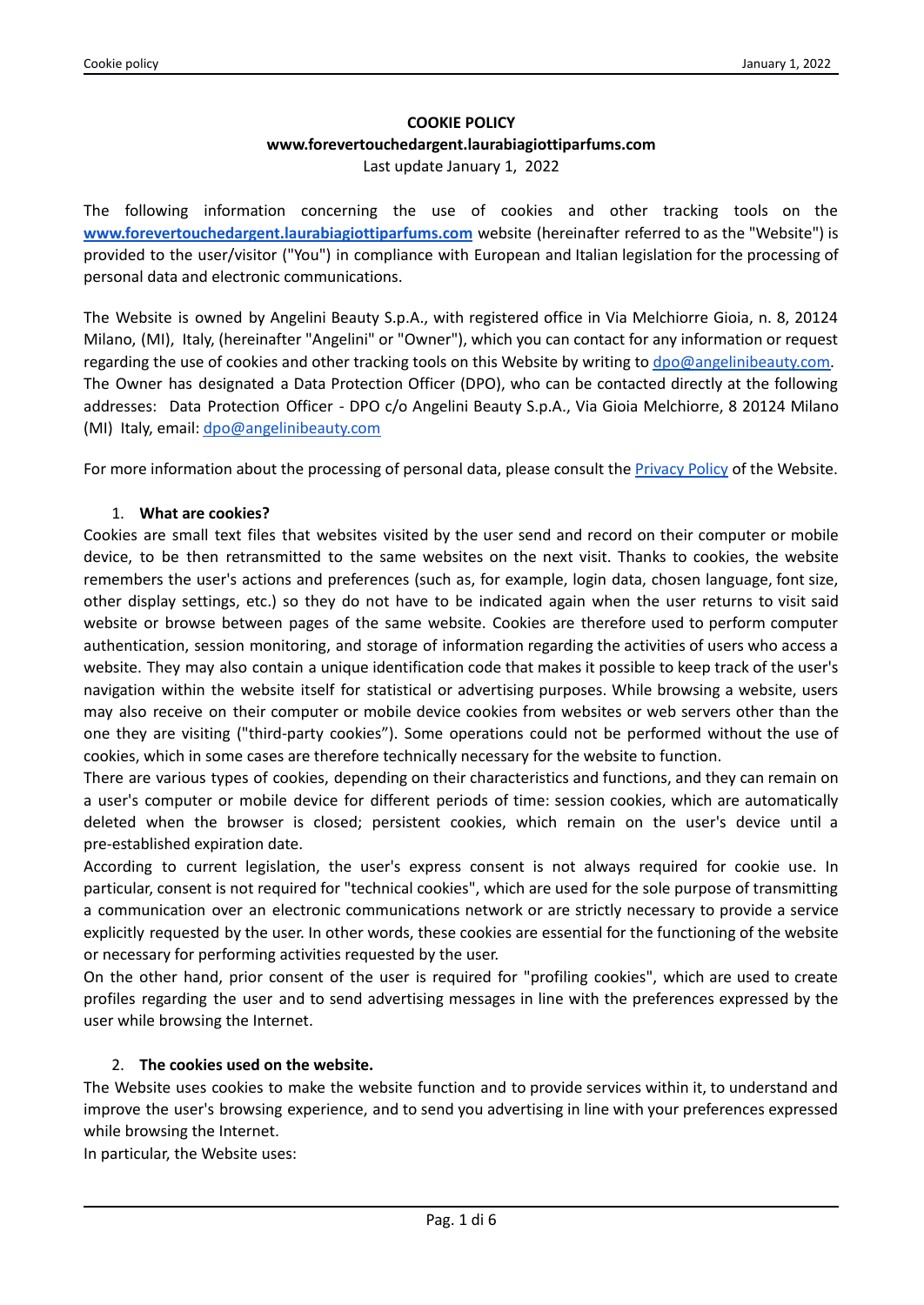- *technical cookies*, i.e., browsing or session cookies, which are strictly necessary to allow the website to function or to let you use the contents and services you requested (condition of lawfulness: execution of a contract or pre-contractual measures, i.e., browsing the website and the use of its contents and services);
- *analytical cookies similar to technical cookies*, including ones from third parties, for the production of statistics in aggregate form (condition of lawfulness: derogation from the collection of consent provided for by legislation on electronic communications and, in particular, by art. 122 of the Privacy Law as clarified by the "*[Guidelines](https://www.garanteprivacy.it/home/docweb/-/docweb-display/docweb/9677876) for cookies and other tracking tools - 10 June 2021*" of the Guarantor for the protection of personal data);
- *analytical cookies*, including those of third parties, which make it possible to understand how the Website is being used by you and other users (condition of lawfulness: your prior consent. Granting your consent is purely optional);
- *profiling cookies*, also from third parties, i.e., cookies aimed at creating profiles related to the user and used to send you advertising messages in line with your preferences expressed while browsing the Internet (condition of lawfulness: your prior consent. Granting your consent is purely optional).

Third-party cookies, i.e., cookies from websites or web servers other than Angelini's, are also used for the purposes of said third parties.

In detail, the cookies present on the website are the following:

| Cookie<br>name          | <b>Purpose</b>    | Cooki<br>e type             | Durati<br>on | Cookie source and<br>ownership            | <b>Recorded information</b>                                                                                         | Cases<br>in<br>which it<br>is used | Subjects who have<br>access to the<br>information recorded in<br>the cookies                                                                                                                                                                                                                    |
|-------------------------|-------------------|-----------------------------|--------------|-------------------------------------------|---------------------------------------------------------------------------------------------------------------------|------------------------------------|-------------------------------------------------------------------------------------------------------------------------------------------------------------------------------------------------------------------------------------------------------------------------------------------------|
|                         |                   | <b>Technical</b>            |              | www.forever.laurabiagi                    | Stores the user's cookie consent                                                                                    | Entire                             |                                                                                                                                                                                                                                                                                                 |
| CookieConsent Necessary |                   | cookie                      | 1 year       | ottiparfums.com                           | state for the current domain                                                                                        | website                            | Angelini                                                                                                                                                                                                                                                                                        |
|                         |                   | <b>Technical</b>            |              | www.forever.laurabiagi                    | Registers a unique ID that is used to<br>generate statistical data on how the Entire                                |                                    | Angelini, Google<br>For information on Google<br>Analytics cookies see<br>https://developers.google.c<br>om/analytics/devguides/coll<br>ection/analyticsjs/cookie-us<br>age<br>For information on the<br>management of privacy by<br>Google Inc, see<br>https://policies.google.com/<br>privacy |
| _ga                     | Statistics        | cookie                      | 2 year       | ottiparfums.com                           | visitor uses the website.                                                                                           | lwebsite                           |                                                                                                                                                                                                                                                                                                 |
| _gat                    | Statistics        | Analytic<br>al cookie 1 day |              | www.forever.laurabiagi<br>ottiparfums.com | Used by Google Analytics to<br>throttle request rate                                                                | Entire<br>website                  | Google<br>For information on Google<br>Analytics cookies see<br>https://developers.google.c  <br>om/analytics/devguides/coll<br>ection/analyticsjs/cookie-us<br>age<br>For information on the<br>management of privacy by<br>Google Inc, see<br>https://policies.google.com/<br>privacy         |
| _gid                    | <b>Statistics</b> | Analytic<br>al cookie 1 day |              | ums.com                                   | www.laurabiagiottiparf Registers a unique ID that is used to Entire<br>generate statistical data on how the website |                                    | Google                                                                                                                                                                                                                                                                                          |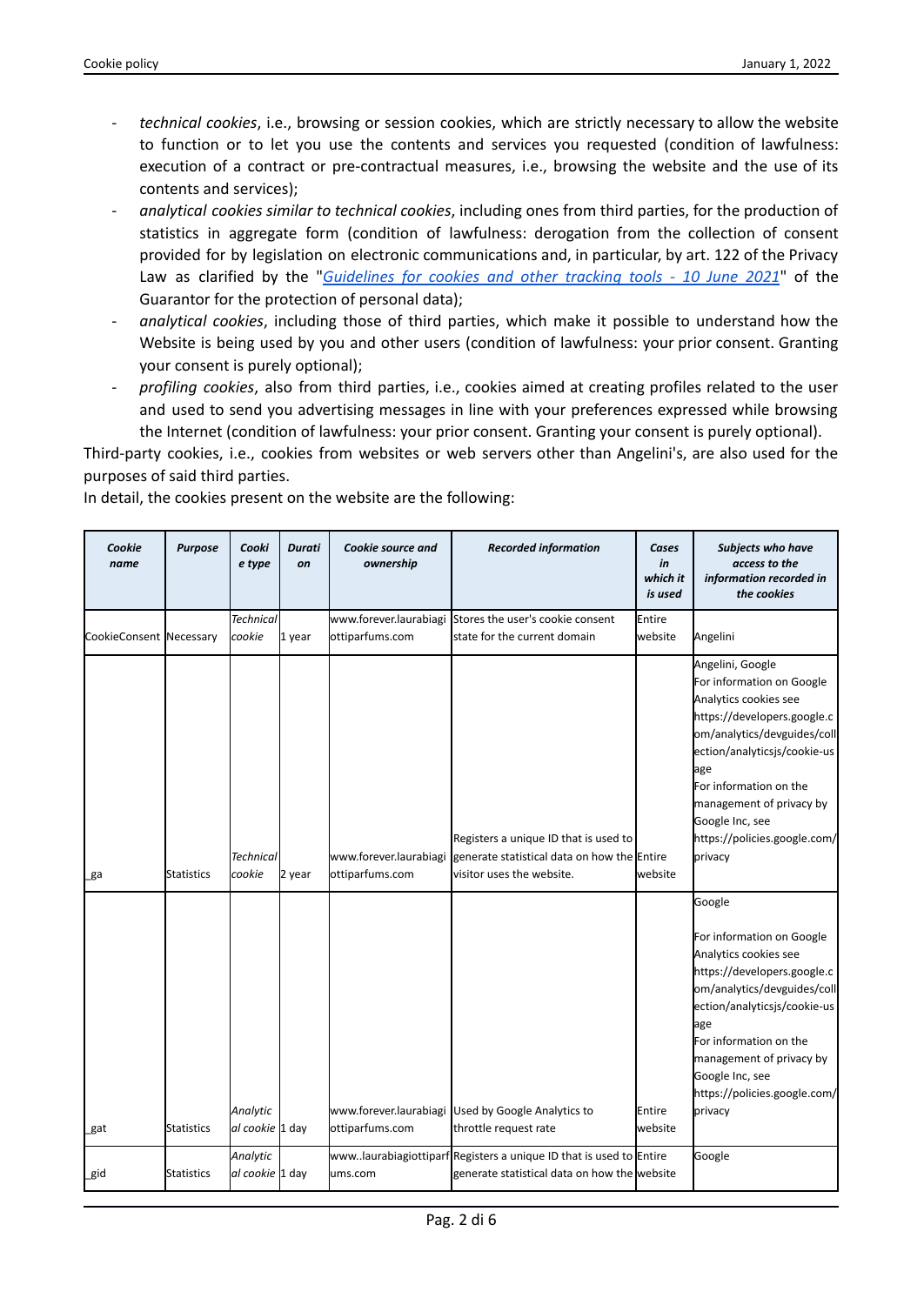|                      |           |                     |         |              |                                                                                                                                                              |                   | om/analytics/devguides/coll<br>ection/analyticsjs/cookie-us<br>age<br>For information on the<br>management of privacy by<br>Google Inc, see<br>https://policies.google.com/<br>privacy<br>Facebook<br>For information on                                                              |
|----------------------|-----------|---------------------|---------|--------------|--------------------------------------------------------------------------------------------------------------------------------------------------------------|-------------------|---------------------------------------------------------------------------------------------------------------------------------------------------------------------------------------------------------------------------------------------------------------------------------------|
| _fbp                 | Marketing | Profiling<br>Cookie | 3 month | ums.com      | Used by Facebook to deliver a<br>series of advertisement products<br>wwwlaurabiagiottiparf such as real time bidding from third Entire<br>party advertisers. | website           | Facebook's privacy<br>management, see:<br>https://it-it.facebook.com/p<br>olicy.php                                                                                                                                                                                                   |
| fr                   | Marketing | Profiling<br>Cookie | 3 month | facebook.com | Used by Facebook to deliver a<br>series of advertisement products<br>such as real time bidding from third Entire<br>party advertisers.                       | website           | Facebook<br>For information on<br>Facebook's privacy<br>management, see:<br>https://it-it.facebook.com/p<br>olicy.php                                                                                                                                                                 |
| tr                   | Marketing | Profiling<br>Cookie | Session | facebook.com | Used by Facebook to deliver a<br>series of advertisement products<br>such as real time bidding from third Entire<br>party advertisers.                       | website           | Facebook<br>For information on<br>Facebook's privacy<br>management, see:<br>https://it-it.facebook.com/p<br>olicy.php                                                                                                                                                                 |
| ads/ga-audienc<br>es | Marketing | Profiling<br>Cookie | Session | google.com   | Used by Google AdWords to<br>re-engage visitors that are likely to<br>convert to customers based on the<br>visitor's online behaviour across<br>websites.    | Entire<br>website | Google<br>For information on Google<br>Analytics cookies see<br>https://developers.google.c<br>om/analytics/devguides/coll<br>ection/analyticsjs/cookie-us<br>age<br>For information on the<br>management of privacy by<br>Google Inc, see<br>https://policies.google.com/<br>privacy |

The semantic coding of cookies ("Cookie name") is that adopted by the cookie suppliers ("Cookie source and ownership"). The category to which the cookies belong is indicated in the "Cookie type" column.

### **3. Categories of recipients of personal data**

For the purposes indicated above (in the table referred to in paragraph 2), your personal data may be disclosed to: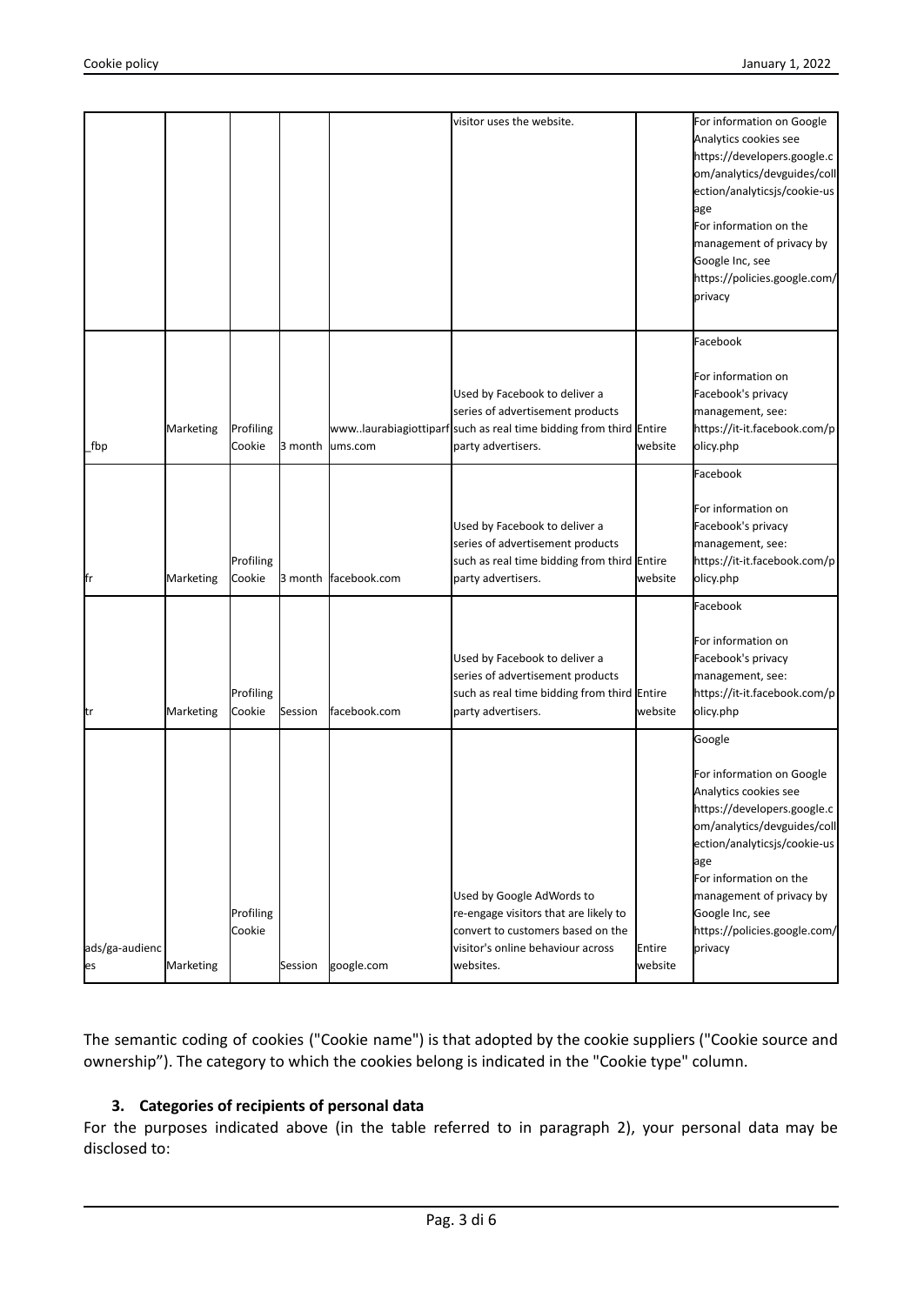- persons authorized by the Owner to carry out personal data processing operations (employees or collaborators of the Owner);
- the Data Processors appointed by the Owner (IT, technological and telematic service providers);
- other independent data controllers (listed in the table referred to in paragraph 2).

Your data may also be transmitted in compliance with the law to tax authorities, police forces, and judicial and administrative authorities, for the detection and prosecution of crimes, the prevention and protection from threats to public security, to allow the Owner to ascertain, exercise, or defend a right in court, as well as for other reasons related to the protection of the rights and freedoms of others.

## **4. How to enable or disable cookies**

### *Browser*

You can authorize, block, or delete (in whole or in part) cookies through the specific functions of your web navigation system (browser): in the event that technical cookies are disabled, the Website may not be accessible or some services or certain functions of the Website may not available or will not work properly and/or you may be forced to modify or manually enter some information or preferences every time you visit the Website (the installation of technical cookies is a necessary requirement for the website to function properly).

For details on how to set preferences for the use of cookies through your browser, you can consult the related instructions.

Below are the links to the instructions on cookies of the main browsers:

- Internet [Explorer](https://support.microsoft.com/it-it/help/17442/windows-internet-explorer-delete-manage-cookies)

- [Firefox](https://support.mozilla.org/it/kb/Bloccare%20i%20cookie)
- [Chrome](https://support.google.com/chrome/answer/95647?hl=it&topic=14666&ctx=topic)
- **[Opera](https://www.opera.com/help/tutorials/security/cookies/)**
- **[Safari](https://support.apple.com/it-it/guide/safari/sfri11471/mac)**
- Safari su [iPhone,](https://support.apple.com/it-it/HT201265) iPad, o iPod touch

### *Cookie Center*

You can choose what cookie categories to authorize by selecting them through our Cookie Center (clicking on **Review your cookie choices**).

We inform you that:

- since "technical cookies" are strictly necessary for the proper functioning of the Website or to be able to use the contents and services requested, it is not possible to disable this type of cookie, as this would compromise the correct functioning of the Website or the use of its contents and services. If you do not wish to install this category of cookies on your device, you are invited not to use the Website (the installation of technical cookies is a necessary requirement for the Website to function properly);
- since "analytical cookies similar to technical cookies" are used for the sole purpose of producing statistics in aggregate form to allow the Owner to understand and improve the user's browsing experience, the same rules apply to them as the rules for technical cookies. If you do not wish to install this category of cookies on your device, you are invited not to use the Website;
- denying consent for the installation and use of "analytical cookies" (including cookies of any third parties) or "profiling cookies" (including ones of any third parties) will not affect the functioning of the Website. Granting your consent is purely optional.

In addition to this procedure, you can block or delete cookies (in whole or in part) also through specific functions of your browser (in this regard, see the above).

The choices you make regarding the website's cookies will in turn be recorded in a specific technical cookie with the characteristics shown in the appropriate cookie table. However, this cookie may not function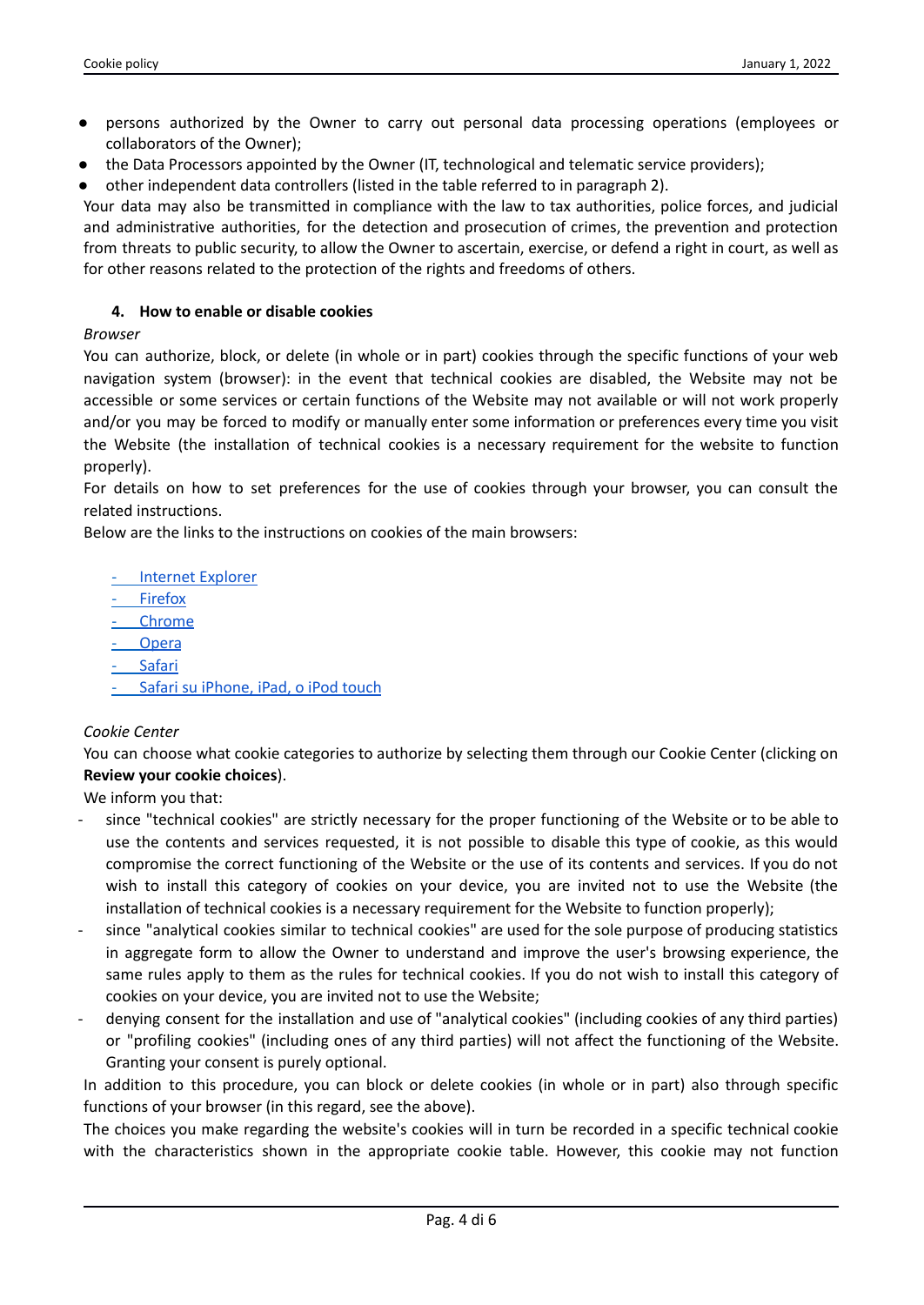properly in some circumstances: in such cases, we advise you to delete unwanted cookies and to prohibit their use also through the functions of your browser.

Your cookie preferences will be reset if you use different devices or browsers to access the Website or if you delete cookies from your device.

### **5. Other tracking tools**

For more information about other tracking tools please consult the [Privacy](https://forevertouchedargent.laurabiagiottiparfums.com/assets/pdf/en-privacy-policy.pdf) Policy of the website.

### **6. Transfer of personal data outside the EU/EEA**

Your personal data will not be transferred to countries outside the European Union (EU) or the European Economic Area (EEA) that do not offer an adequate level of data protection, as established by specific decisions of the European Commission [\(https://ec.europa.eu/info/law/law-topic/data-protection/international-dimension-data-protection/adequac](https://ec.europa.eu/info/law/law-topic/data-protection/international-dimension-data-protection/adequacy-decisions_en) [y-decisions\\_en\)](https://ec.europa.eu/info/law/law-topic/data-protection/international-dimension-data-protection/adequacy-decisions_en).

### **7. Rights of the interested party**

As an interested party, you have the right to:

- to confirm whether or not your personal data is being processed and, in this case, to obtain access to the data and related information (the right to access);
- rectification of your personal data, i.e., to obtain the correction, modification, or updating of any inaccurate or no longer correct data, as well as to obtain the integration of incomplete personal data, also by providing an additional declaration (the right to rectification);
- request the deletion of your personal data (the right to erasure);
- obtain restriction of the processing of your personal data, i.e., that the Owner retains such data without being able to use them (the right to restrict processing);
- obtain from the Owner your personal data in a standard format and to have this data transferred, where technically possible, directly to a third party indicated by you (the right to data portability);
- withdraw your consent at any time, if previously given for the processing of your personal data, without affecting the lawfulness of the processing based on the consent given before its withdrawal (the right to withdraw consent).

Furthermore, as an interested party you also have the right to object, i.e., to:

object at any time, for reasons connected with your particular situation, to the processing of your personal data, in particular, for marketing purposes, including profiling.

To exercise these rights, you can contact the Owner at any time by writing to Angelini Beauty S.p.A., in Via Melchiorre Gioia, n. 8, 20124 Milano, (MI), Italy or to this email address: [dpo@angelinibeauty.com](mailto:dpo@angelinibeauty.com) or by writing to the Data Protection Officer (DPO) c/o Angelini Beauty S.p.A., Via Gioia Melchiorre, 8 20124 Milano (MI) Italy, email: [dpo@angelinibeauty.com](mailto:dpo@angelinibeauty.com)

#### **8. Complaints**

If you believe that our use of cookies and other tracking tools has been carried out illegitimately, you have the right to lodge a complaint with the supervisory authority (in Italy, the Guarantor for the Protection of Personal Data, for more information [www.garanteprivacy.it](http://www.garanteprivacy.it)).

The complaint can also be presented to a supervisory authority other than the Italian authority if this supervisory authority is located in the European Union (EU) country in which you usually reside or work or in the place where the alleged violation has been verified.

#### **9. More information**